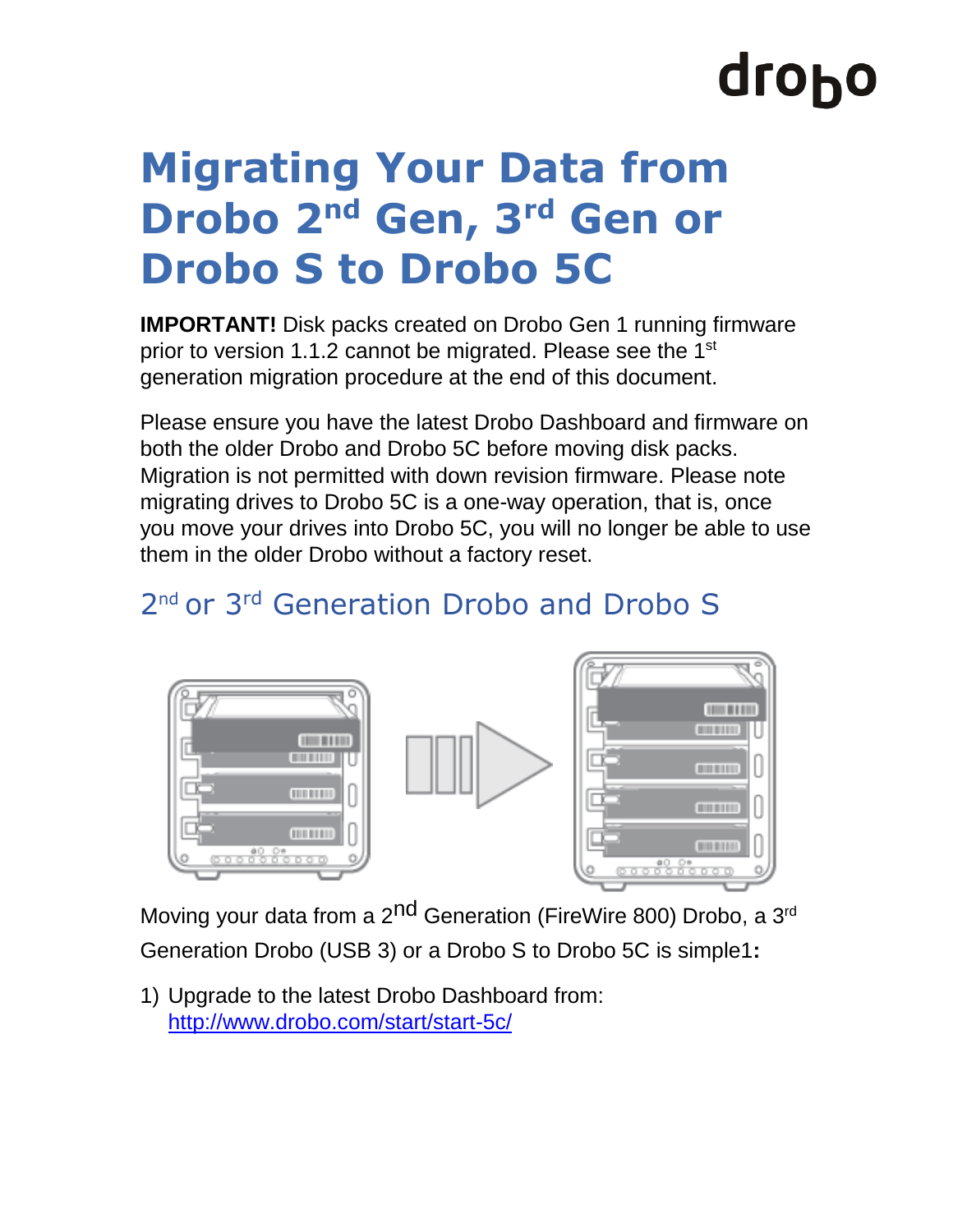## dropo

- 2) Upgrade to the latest firmware on both Drobos.
	- a) Latest Drobo 5C firmware can be found at: [http://www.drobo.com/start/start-drobo-5c/](http://www.drobo.com/start/start-drobo-5n/)
	- b) Latest Drobo 3<sup>rd</sup> Generation firmware can be found at: <http://www.drobo.com/start/start-drobo/>
	- c) Latest Drobo 2<sup>nd</sup> Generation and Drobo S firmware can be found at: <http://www.drobo.com/drobo-downloads-2/>
- 3) Put both your older Drobo and Drobo 5C into standby using Drobo Dashboard or your operating system and then power off each Drobo.
- 4) Remove ALL disks from the older Drobo and insert ALL disks into Drobo 5C. The order of the disks in Drobo 5C is not important.
- 5) Power Drobo 5C back on and you are finished!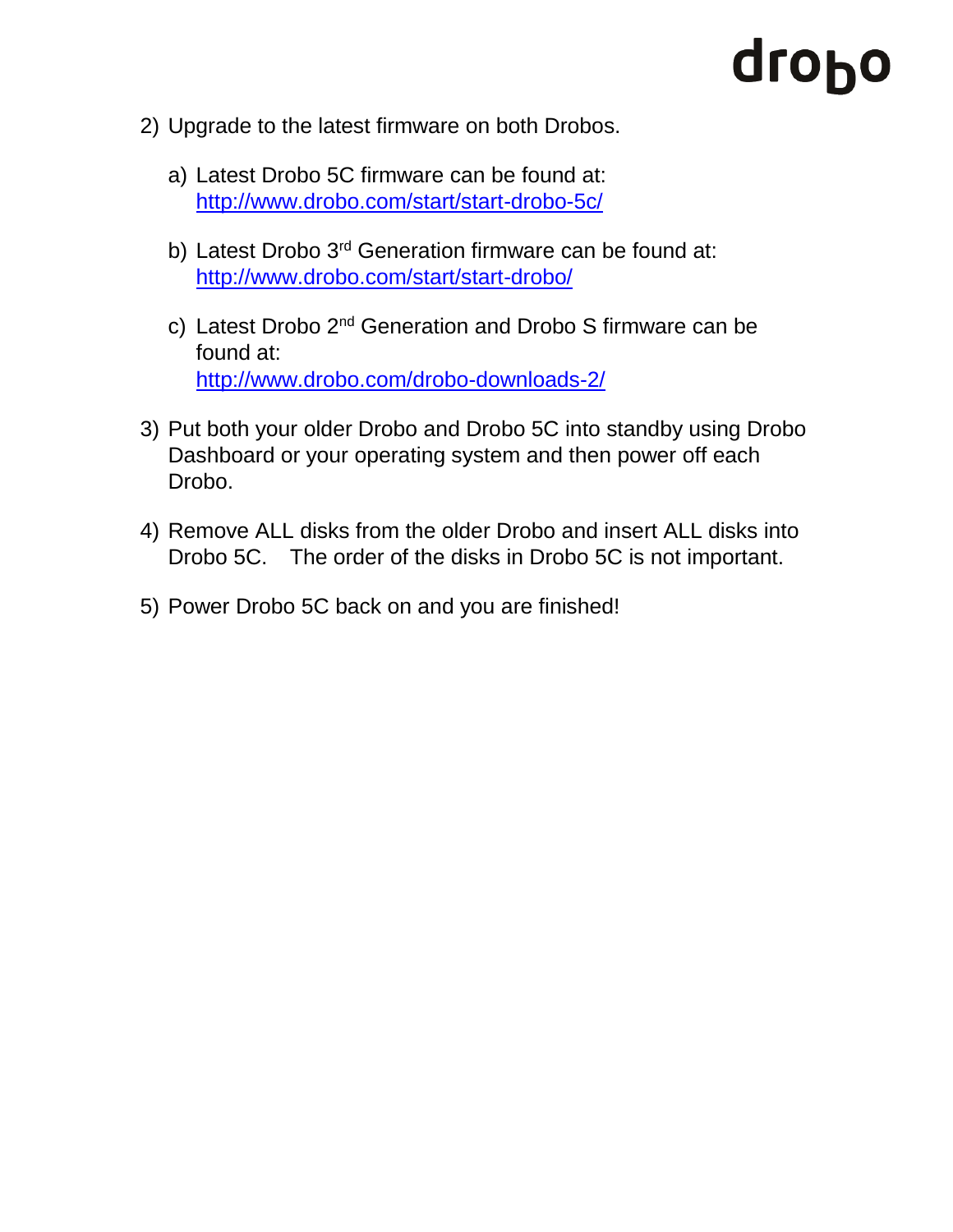# drobo

#### 1<sup>st</sup> Generation Drobo (USB-only)



Moving your data from a 1<sup>st</sup> Generation (USB-only) Drobo to a Drobo 5C**:** 

- 1) Connect Drobo 5C to your computer and ensure it has sufficient free capacity to accommodate the additional data from Drobo Gen 1.
- 2) Copy ALL files from Drobo Gen 1 to Drobo 5C.
- 3) Verify ALL files are in place and fully accessibly on Drobo 5C
- 4) If you would then like to add the drives from Drobo Gen 1 to Drobo 5C, remove the drives from Drobo Gen 1 and insert them one at a time in the empty data bays in Drobo 5C. **Note that this will ERASE ALL DATA on these drives**. This step cannot be undone. If you aren't sure that you've successfully copied all data onto Drobo 5C, **do not complete this step**.

**NOTE:** If your Drobo was formatted using Drobo firmware prior to v1.1.2, you will be unable to directly swap your drives from Drobo Gen 1 into Drobo 5C. This applies to most but not all 1st Generation (USB-only) Drobos. When you insert the disks into Drobo 5C a warning dialog will inform you of this, pointing you to this webpage, and all drive bays containing disks will have their lights illuminated